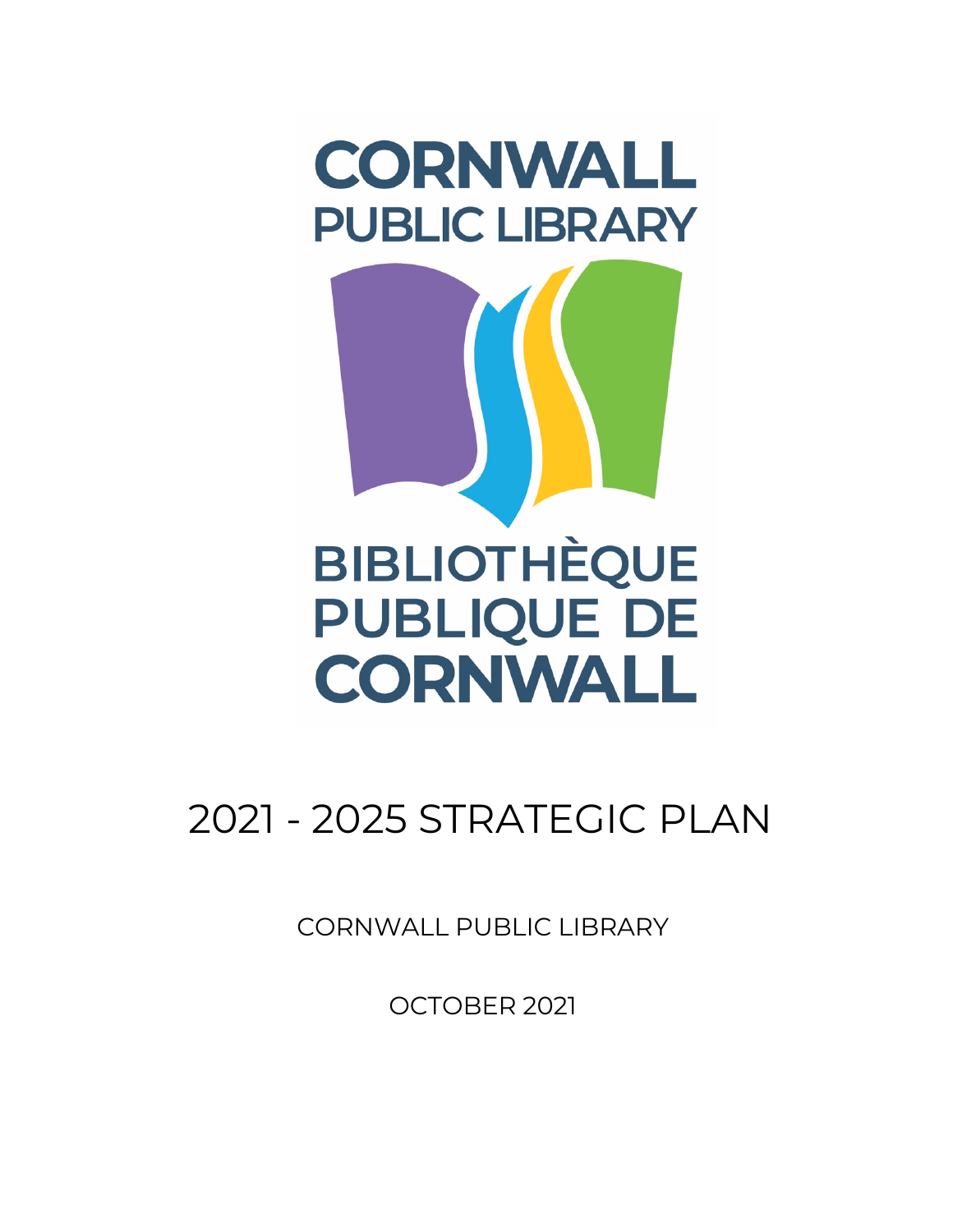## **CONTENTS**

| В.            |    |  |  |
|---------------|----|--|--|
|               | 1. |  |  |
|               | 2. |  |  |
|               | 3. |  |  |
|               | 4. |  |  |
| $\mathsf{C}.$ |    |  |  |
|               |    |  |  |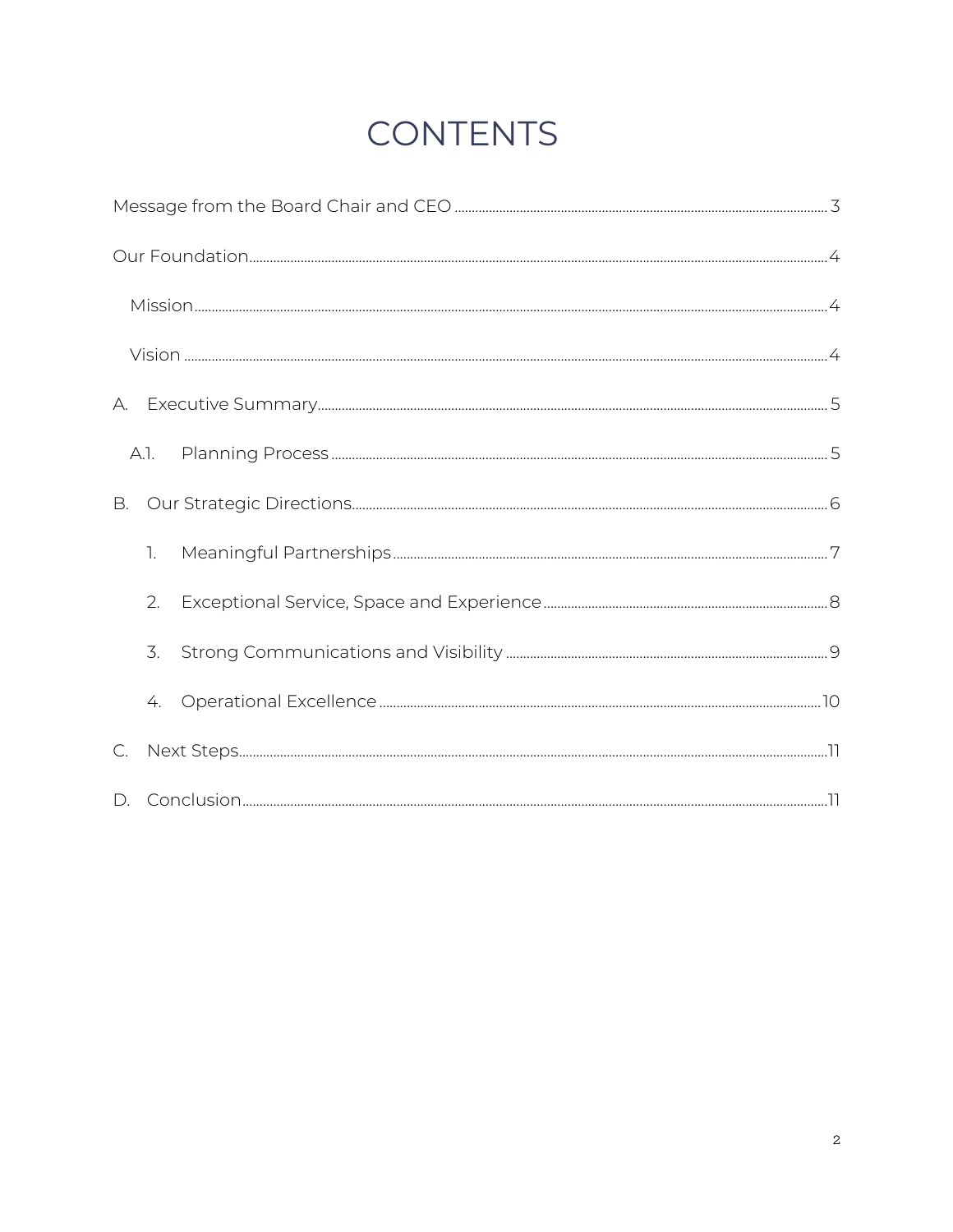### MESSAGE FROM THE BOARD CHAIR AND CEO

Strategic planning provides an opportunity to reflect on the past, celebrate successes, and look ahead to the future. In 2020, after a period of organizational growth and change, including navigation of the ongoing COVID-19 pandemic, Cornwall Public Library's Board of Directors began the process of developing a new strategic plan.

Cornwall Public Library's Board consists of a passionate, community-driven group of volunteers, with a diverse set of talents and abilities. Appointed by the City of Cornwall, it is our responsibility to ensure strong governance and stewardship of the library.

From the outset, our Board believed it was essential to gather input directly from our stakeholders. It was important that our new strategic plan respond to the current environment and reflect the needs of our patrons and community. To ensure that we had a comprehensive understanding of our stakeholders' views, we engaged patrons, staff, partners, and community members from across the region. We asked difficult questions and listened deeply. Our goal was to develop a five-year strategic plan that was based on meaningful engagement, setting the foundation for a visionary and sustainable future.

As part of the process, we undertook an analysis of the environment in which we operate. We assessed the Cornwall Public Library's current capacities, opportunities, and aspirations for growth. From this, we came together to map out four new strategic directions for the next five years.

We are deeply proud of our organization's successes and look forward to a future full of potential where Cornwall Public Library continues to provide residents with reliable access to collections, resources, and programs in a welcoming and inclusive space. By doing so, our organization will continue to build on its reputable and strong profile within the community.

We extend our gratitude to everyone who took the time to share their ideas with us. Together, we will continue in our mission to provide residents with excellent collections, spaces and experiences to support their reading, learning and leisure needs and be a leader in developing essential literacy skills and providing lifelong learning opportunities for the community in a variety of contemporary physical and digital environments that are welcoming, dynamic and inclusive.

Sincerely,

Jennifer Jarvis, Board Chair Francisco Element Helen McCutcheon, CEO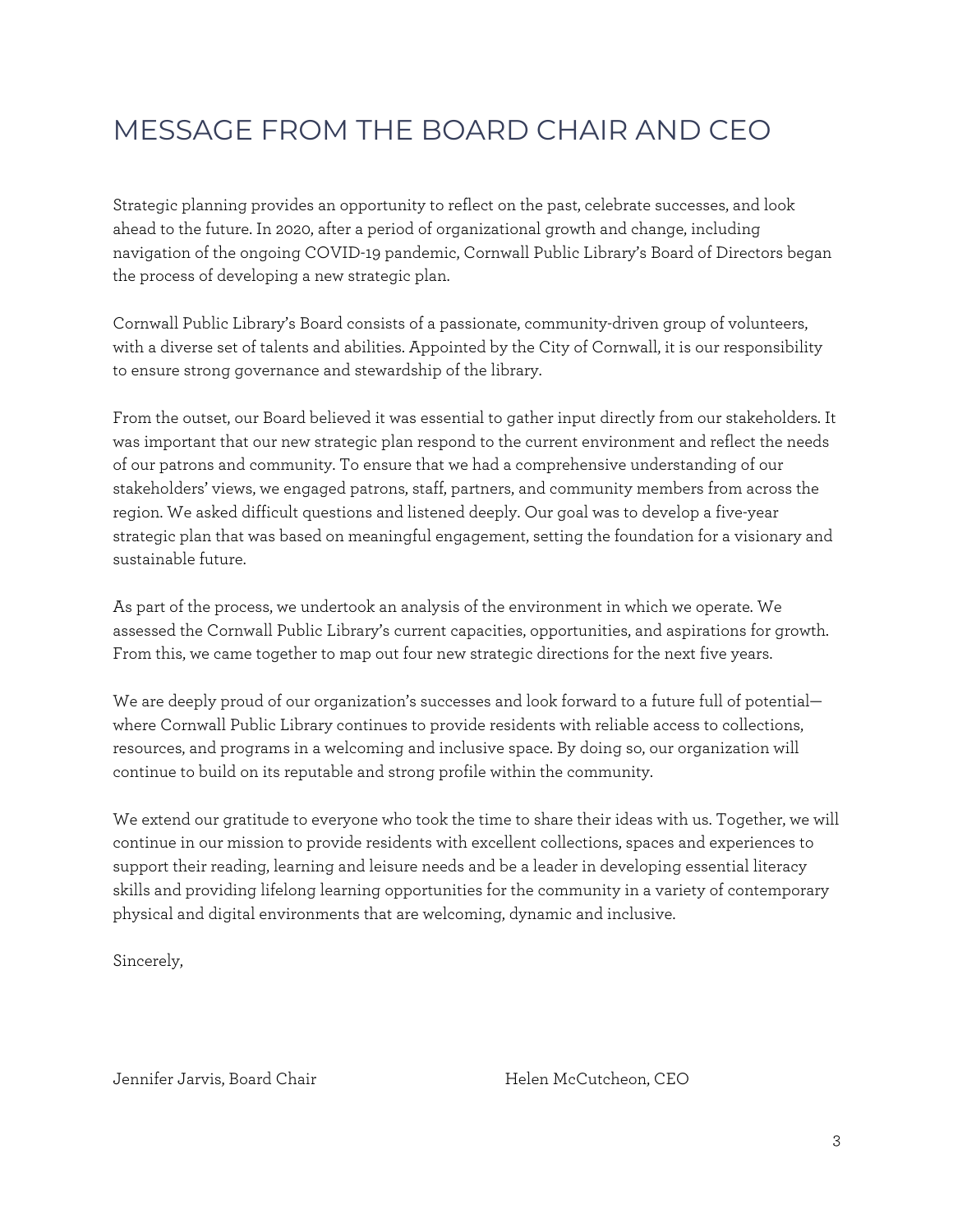# OUR FOUNDATION

### Mission

To empower our community with access to knowledge, to unique experiences, and to welcoming and inclusive spaces.

### Vision1

Our vision is to provide Cornwall residents with a vibrant space that inspires community engagement, social interaction, and cultural expression as part of a lifelong journey of discovery, learning and belonging.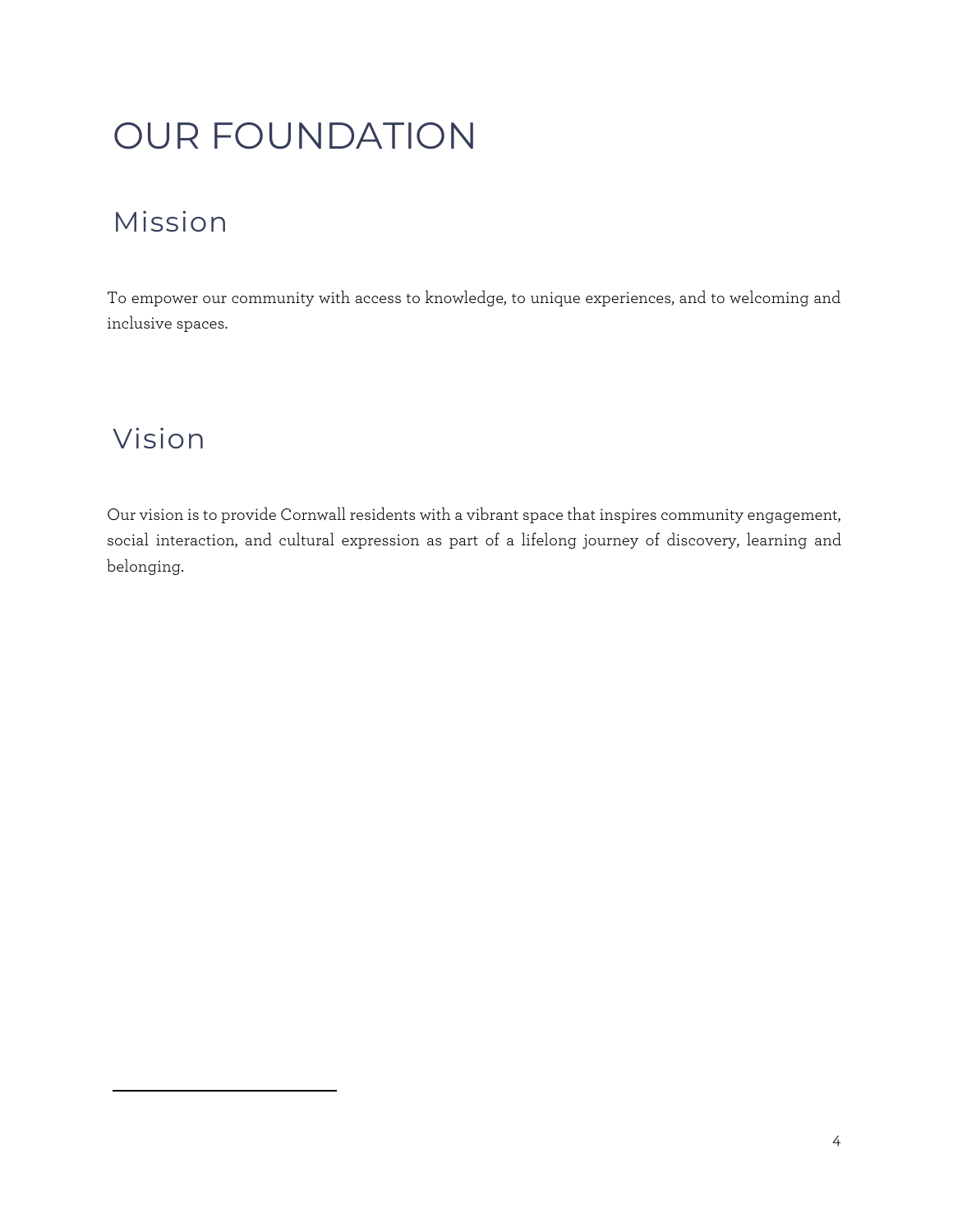# A. EXECUTIVE SUMMARY

As a gateway to learning, information, and connection, serving the residents of Cornwall since 1895, the Cornwall Public Library plays a fundamental role in the community. In addition to its excellent collection and selection of resources, the library offers an average of 600 programs per year for children, youth, teens, adults and educators, and seniors. With the support of creative partnerships, collaboration, and a team of knowledgeable and helpful staff, these programs and services are uniquely developed and delivered to respond to community need.

With significant growth and improvement in technological infrastructure, the development of new virtual program offerings, and continued enhancements to the library's well-recognized and valued facility, Cornwall Public Library's future is bright and full of exciting potential.

From January 2021 to May 2021, Cornwall Public Library engaged Laridae, a leading management consulting firm, to guide the Board of Directors through a strategic planning process, resulting in the development of a five-year strategic plan.

The strategic planning approach, based on best practice for non-profit organizations, supported the Board of Directors as they championed the planning and provided oversight into the development of the final strategy.

### A.1. Planning Process

The planning process involved a thoughtful and thorough approach to stakeholder engagement. Before making any decisions, the Board of Directors created a plan to ensure Cornwall Public Library's community of stakeholders would be heard. In doing so, Cornwall Public Library established a strategic plan with a solid base, informed by experience, evidence, and the broadestheld perceptions of the individuals who interact with the organization on a regular basis—as patrons, partner and community organizations, and as members of the communities Cornwall Public Library serves.

Engagement strategies to solicit input included focus groups and an online survey. Throughout the engagement phase, from Feb. 16 - Mar. 5, 2021, feedback was gathered from 290 stakeholders, including:

- 255 respondents to the online survey
- 28 focus group participants
- 7 key informant interview participants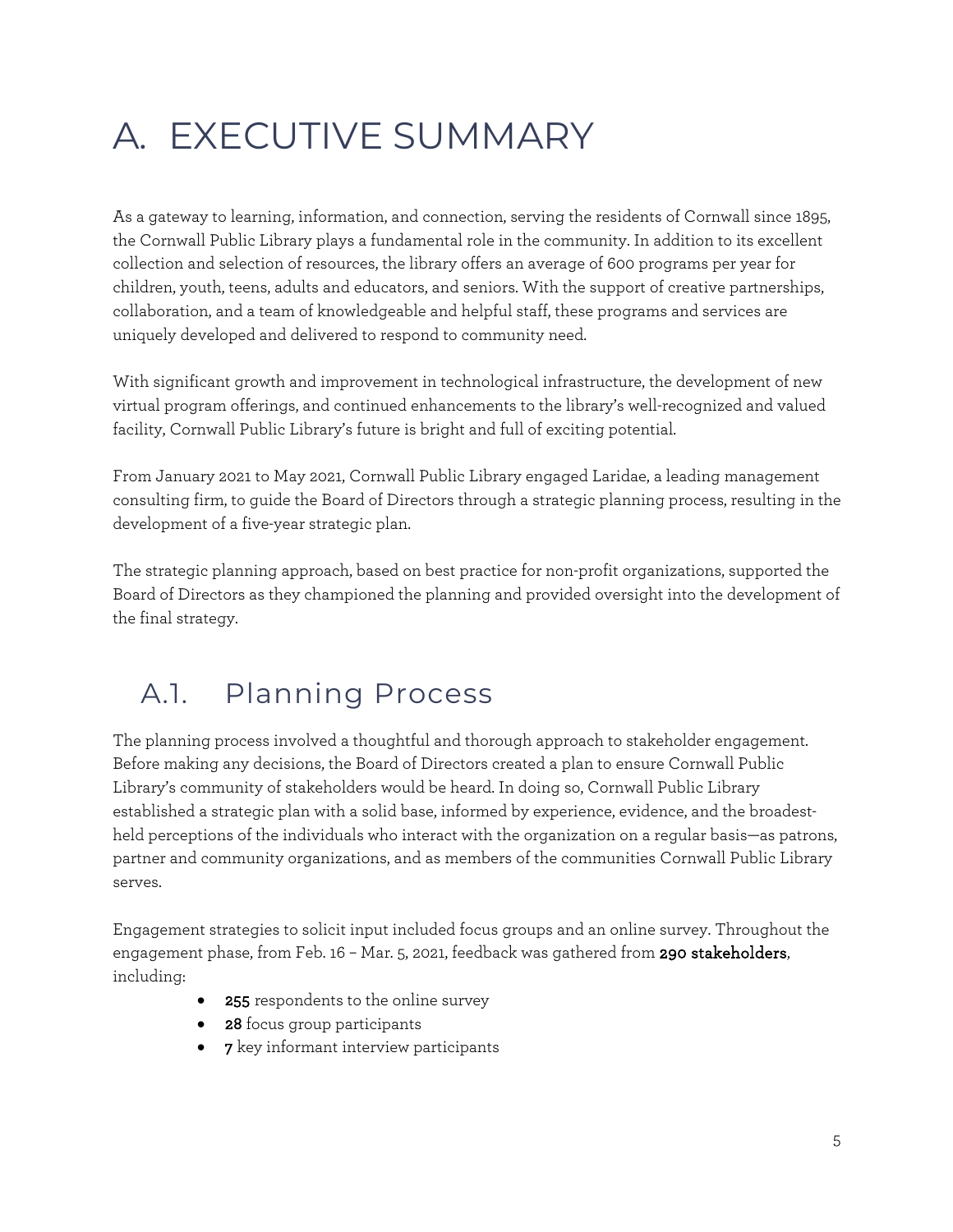The online survey, focus groups, and key informant interviews had two main purposes:

- To engage internal and external stakeholders by gathering input, ideas, and suggestions; and by including them in the strategic planning process directly and in a meaningful way.
- To educate stakeholders about the work of Cornwall Public Library and generally promote the work of the organization, as a positive legacy of the planning process.

The feedback shared by stakeholders demonstrated their commitment to seeing Cornwall Public Library grow and improve, and their dedication to and appreciation for the services and programs provided. The themes that emerged throughout the stakeholder engagement process helped guide the Board of Directors' thinking leading up to and during the strategic planning retreat on April 20 and 22, 2021.

- "Un endroit formidable et bien connue. Elle est belle notre bibliothèque!" – Focus Group Participant
- "It feels like a professional space that gives us all confidence as a community." – Key Informant Interview Participant

Cornwall Public Library identified and considered the strategic issues, data, financial picture, and overall external environmental landscape through a series of facilitated discussions. They mapped the key issues, opportunities, and challenges. The retreat culminated in unanimous agreement on four strategic directions.

# B. OUR STRATEGIC DIRECTIONS

The Cornwall Public Library is focused on continuing to serve the community and provide access to valuable resources and a welcoming space. At the core of these strategic directions is our commitment to strengthen the community of Cornwall and provide residents with inclusive spaces for the enjoyment of learning and education, social interaction, and community engagement.

Cornwall Public Library is committing to a five-year strategic plan. As such, the directions are broad and oriented to the future. This allows the organization to respond and adapt as circumstances change over the years. The directions offer a framework for the development of internal, annual operational plans with measurable goals and objectives. These operational plans, developed by the Cornwall Public Library on an annual basis, will action the strategic directions.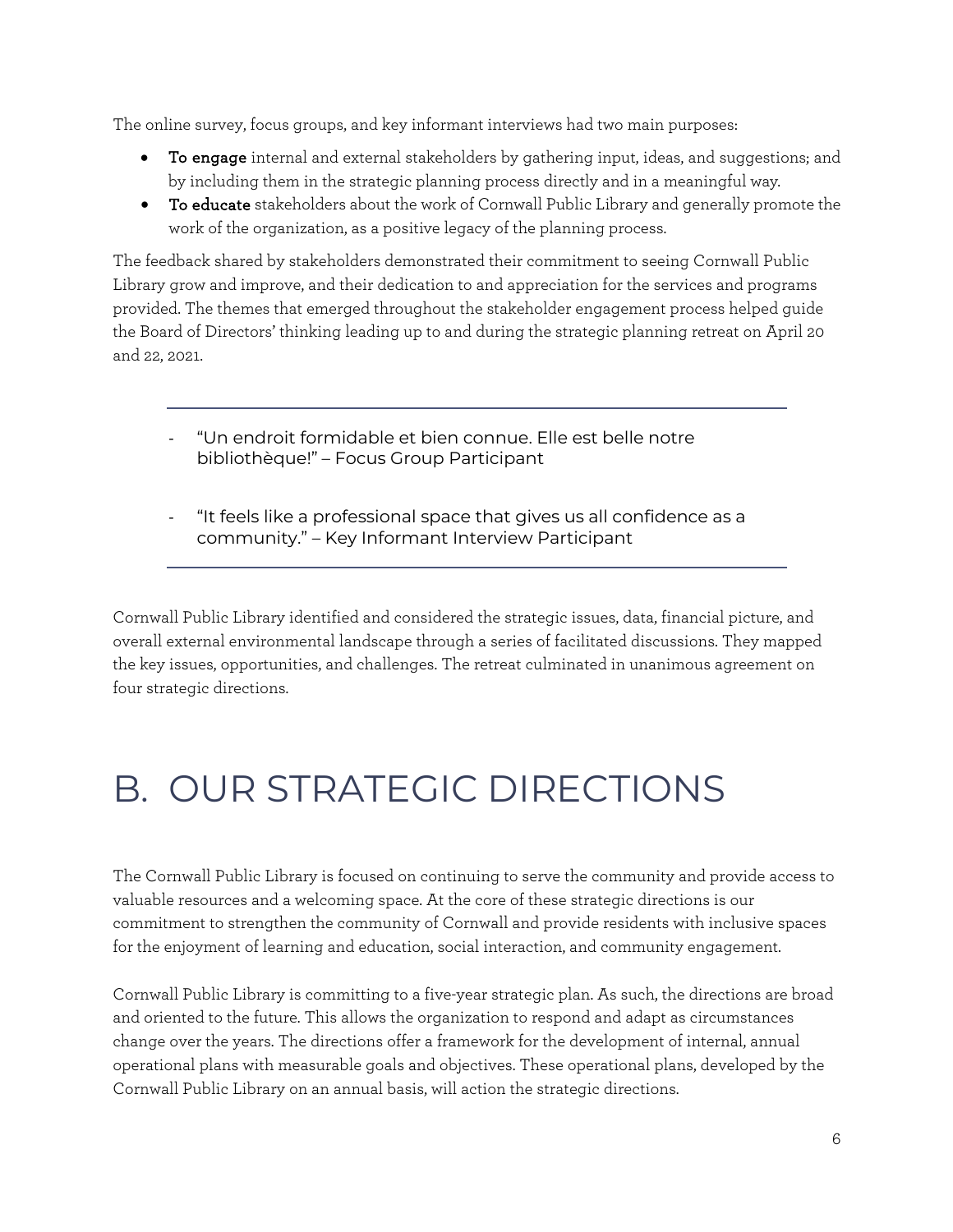In direct response to what we heard from our community of stakeholders, in addition to the internal and external considerations that shaped the planning process, the following are our four directions:

- 1. Meaningful Partnerships
- 2. Exceptional Service, Space and Experience
- 3. Strong Communications and Visibility
- 4. Operational Excellence

#### Context for Planning

The Cornwall Public Library has a long and fruitful history of serving the community. The library's strong reputation and profile has been shaped by many successful partnerships, events, programs, and services that have led to meaningful community impact over the years. Partnerships with the Canadian Mental Health Association, Transition Cornwall, Eastern Ontario Health Unit (EOHU), Tri-County Literacy and the Alzheimer Society of Cornwall and District and the joint creation of Memory Activity Kits (MAK) are some examples that provide a glimpse into our collaborative undertakings.

In March 2020, the COVID-19 pandemic led to a restructuring of services and programs at the Cornwall Public Library to ensure the safety of patrons, staff, and the community. Our team of dedicated staff demonstrated flexibility and adaptability in the face of this uncertainty. The impacts of the pandemic have provided an additional dimension that is important to recognize within the context of strategic planning. In particular, social distancing and isolation have influenced the needs and service requirements of the community, and revealed a heightened need for social connection and interaction moving forward.

The library's well-established foundation and the recent experience of the pandemic both naturally shaped the strategic discussions and decisions regarding the Cornwall Public Library's future. The following directions and commitments were developed based on the agreement that the current environment—though challenging—presents an opportunity for the library to leverage its longstanding history of diverse partnerships to support the community through its post-pandemic recovery.

#### 1. Meaningful Partnerships

We believe that, as an organization, we must have strong, mutually beneficial partnerships to make a meaningful impact in our community. In the coming years, we will approach relationship building with intention, while opening the door to new relationships that may support us in addressing gaps in service delivery and in responding to the evolving needs across our community. We will actively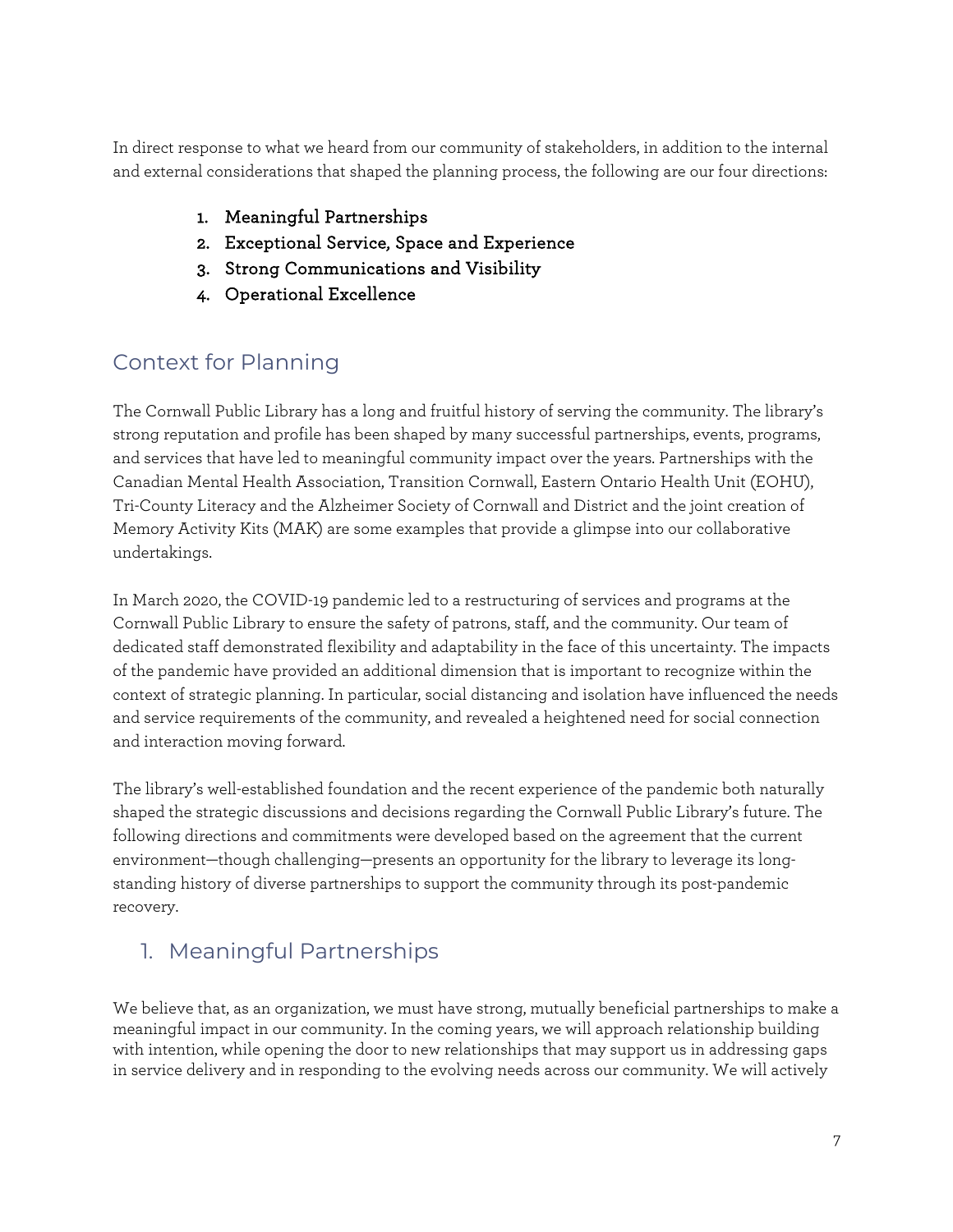engage in conversations with our partners with the goal of developing creative solutions, reaching broader audiences, and fostering community engagement.

The library has a history of forming many diverse and unique partnerships, and we appreciate that it is our community that makes us strong. As we pursue new partnerships and develop joint programs, resources, and learning opportunities for the residents of Cornwall, our approach will focus on leveraging each other's strengths and taking steps to avoid duplication of existing work. Through collaboration, we will ensure the diverse and evolving needs of our community are met.

Over the next five years, we commit to *Meaningful Partnerships* through:

- **Thoughtful Planning:** Investing time and resources to identify new partners, and regularly evaluating current collaborative partnerships that will support the Cornwall Public Library in addressing service and program gaps.
- Diverse Representation: Ensuring that the groups, businesses, industry partners, and community agencies we partner with are representative of our community and its diverse backgrounds and perspectives, and that they will support us in delivering equal and accessible services to our patrons.
- Reciprocal Relationships: Seeking partnerships that not only benefit the library and our patrons, but that also offer mutual benefit and support our partners in achieving their missions and mandates.
- Program Development: Creating joint programs, resources, and opportunities that foster community engagement and the development of a vibrant and active centre for connectivity and collaboration.
- Social, Financial and Environmental Responsibility: Intentionally pursuing partnerships that align with the City of Cornwall's strategic directions and support solutions to broader issues that impact our environment (i.e., climate change) and contribute to a healthier community and planet.

Community Connection: Fostering opportunities through partnership that facilitate community connection and create space for people of all ages, abilities, and backgrounds to interact socially and professionally.

#### 2. Exceptional Service, Space and Experience

We take pride in delivering knowledgeable and supportive customer service to each person that comes through our doors. As we move forward, we intend to not only maintain but also enhance our customer service, with a focus on ensuring professionalism, building research capacity, and supporting accessibility, while remaining responsive to the needs of our community. We commit to developing new processes and resources that will improve the orientation and navigation of the library, enhance the overall experience for patrons, and foster interest in learning, research, and skills development.

By seeking opportunities to elevate our service offerings and expand our resources and technology, we will be better positioned to empower individuals on their learning journey and to offer valuable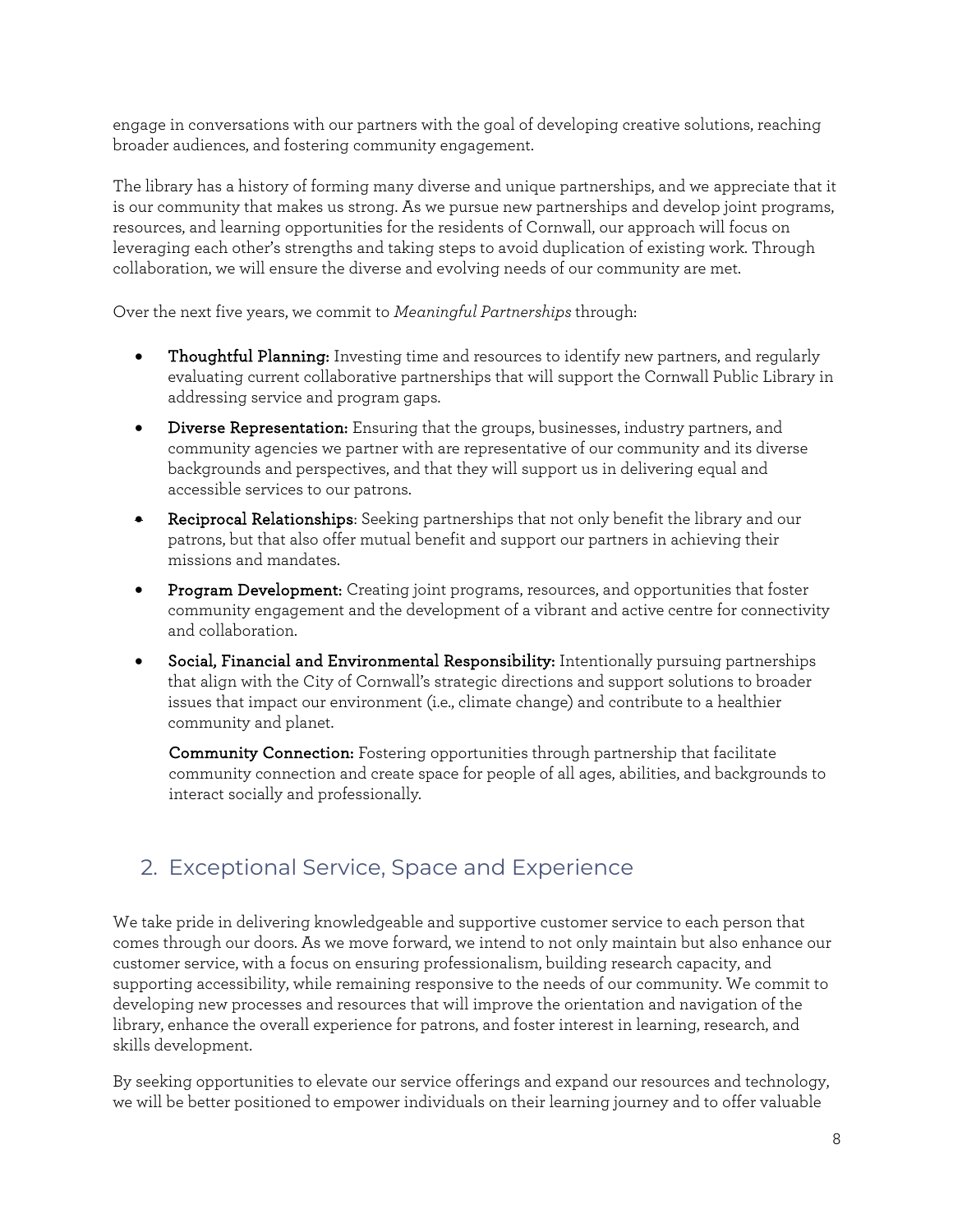guidance as they seek out information. In addition to supporting the learning and research needs of our patrons, we see an opportunity for Cornwall Public Library to further define its service offerings for local businesses, business professionals, service organizations, newcomers of all ages, and the broader community. We will leverage our space and resources to create a professional, collaborative environment, contributing towards a stronger and more vibrant community.

Over the next five years, we commit to *Exceptional Service, Space and Experience* through:

- Library Ambassadors: Developing in-person and virtual orientation processes to support current and new patrons as they navigate the space, collection, resources, and programs available to them.
- Resource Expansion: Focusing on environmental sustainability and leveraging an increased interest in a sharing economy by exploring opportunities to expand the "Library of Things."
- Academic and Business Focus: Providing enhanced services, additional equipment, and access to technology, co-working space, and resources to help local business professionals and Cornwall's student population meet their academic and business goals.
- Accessibility: Increasing our understanding of the barriers and challenges that exist for visitors to the library and exploring ways to improve accessibility, inclusion, and patron satisfaction, such as re-locating resources and creating more accessible areas for browsing the collection, outside of the stacks.
- Skills Development: Pursuing opportunities to develop complimentary online resource platforms that address skills gaps and support career advancement and professional development for the residents of Cornwall.
- Database Research: Establishing new ways of supporting patrons with their research needs, while ensuring library staff are equipped with the training and knowledge to teach and offer assistance to patrons with database research.

### 3. Strong Communications and Visibility

At Cornwall Public Library, we provide access to a broad range of collections, resources, programs, technology, and tools—challenging the perception that libraries exist only as a book repository. Recognizing the importance of clear, consistent communication to keep the community aware and up to date on everything we have to offer, we commit to effectively promoting each of our unique services and programs. By exploring opportunities for cross promotion and leveraging our website, virtual front door, and social media channels, we will increase our visibility in the community, build on our strong reputation, and enhance our profile as the go-to place for individuals of all ages.

We understand that our responsibility goes well beyond providing access to traditional books. A public library plays an important role in the community—we foster togetherness, create a sense of belonging, and build connection among the residents of Cornwall. Keeping this role in mind, our approach to stakeholder communications will be rooted in these foundational values and principles.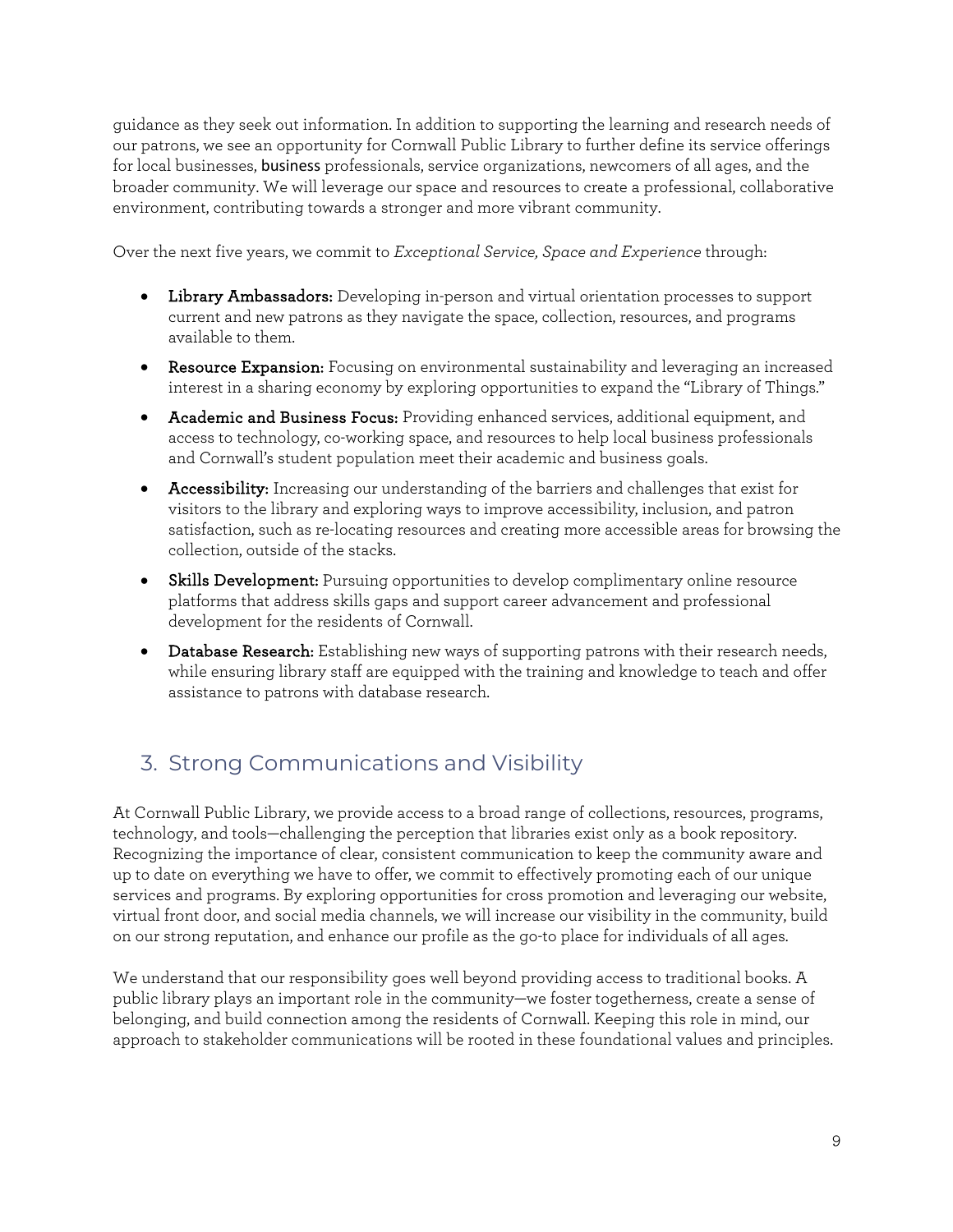Over the next five years, we commit to *Strong Communications and Visibility* through:

- Public Engagement: Designing and implementing a public communication plan that effectively promotes the wide range of services, supports, and resources available at the Cornwall Public Library. Improving communications and information sharing with our stakeholders will enhance their understanding of who we are, what we do, and how to access our services, in addition to broadening our reach and engagement with our community.
- Joint Promotion: Actively seeking out cross-promotional and referral opportunities with community partners, while exploring collective alignment and leveraging our strengths for the benefit of the community.
- Accessibility: Increasing our understanding of the barriers that limit access to services and programs and exploring ways to increase accessibility, such as leveraging technology and virtual service delivery, simplifying navigation between services, and collaborating to provide greater convenience for our patrons.
- Community Recovery: Recognizing the impacts of the COVID-19 pandemic on the health and well-being of the residents of Cornwall, developing a strategy to gradually re-engage patrons and community members post-pandemic and support the community in its recovery.
- Awareness and Social Media: Continuing to showcase the library and its website and increasing its visibility by enhancing the organization's presence on social media and exploring opportunities to strengthen awareness and branding and attract new patrons. Positioning the library as a safe and welcoming environment and a popular destination for reading, learning, research, leisure, and social interaction.

#### 4. Operational Excellence

An agile and sustainable organization relies on strong internal communication, efficient systems and processes, and effective human resources and leadership. As Cornwall Public Library continues to evolve in response to the community's needs, focusing on these elements will position the library for continued success.

We recognize that the operations of the library are driven by our dedicated staff and management team, with guidance from a dedicated Board of Directors. We commit to investing in our team to support mentorship, professional development, and effective recruitment—elements that will ultimately support the library in delivering enhanced, professional services to our patrons. We will prioritize internal communication, with the goal of empowering staff with access to information that will support them in doing their jobs even better. By focusing on these organizational areas, we will ensure the library is equipped and well-positioned to manage the changes that will impact our work in the coming years.

Over the next five years, we commit to *Operational Excellence* through:

• Internal Communication: Strengthening internal communication channels and increasing awareness of programs, services, and processes on an ongoing basis; breaking down silos; and empowering staff with information and tools that will help them succeed in their roles.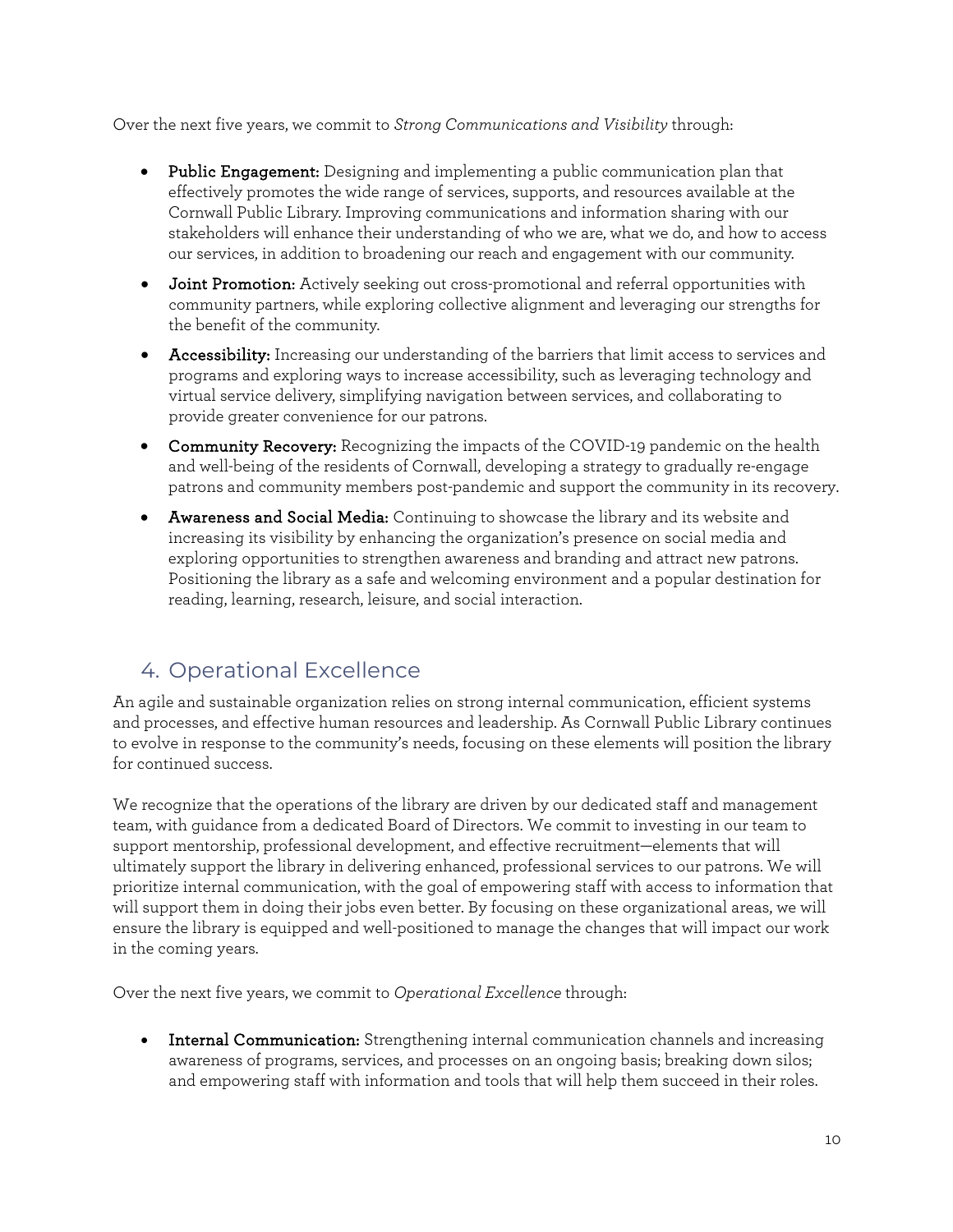- Mentorship and Professional Development: Creating a culture of mentorship throughout the library by providing opportunities for staff to learn from one another, share experiences, and enhance their skillsets—as a team and with patrons. Leveraging the strengths of our staff and providing regular opportunities for goal setting, education, and training.
- Recruitment: Approaching hiring and onboarding with intention to ensure those joining the staff team have complementary skills and knowledge and—most importantly—believe in our community values.
- Fiscal Responsibility: Continuing to strengthen our relationship with the City of Cornwall, while exploring potential options for revenue diversification to further support the library in maintaining a stable financial foundation and a balanced budget.
- Succession Planning: Ensuring the organization is equipped to manage change and gradual staff turnover by prioritizing succession planning for key positions and developing processes that will support the library's long-term sustainability.

## C. NEXT STEPS

Our newly developed strategic directions provide Cornwall Public Library with clear focus to guide the organization in the coming years. Together, as a Board of Directors, we've jointly recommitted to the future success of the organization and our mission and vision. Having come to the end of our strategic planning journey, we are now prepared to action the strategic priorities and champion change and progress. As we take the first steps to drive the strategy forward, the Board has committed to the following action items:

- 1. Communicating the strategic plan, both internally and externally;
- 2. Developing annual organizational goals and objectives to align and further each strategic priority;
- 3. Providing year-end progress updates for all stakeholders; and,
- 4. Seeking regular feedback as the directions are implemented and the results are known.

## D. CONCLUSION

The Board of Directors is proud of all that Cornwall Public Library has accomplished to date. Through our strategic plan, we will ensure our patrons and community remain our top priority. Our new strategic directions have been designed to provide a stable framework that will anchor us as